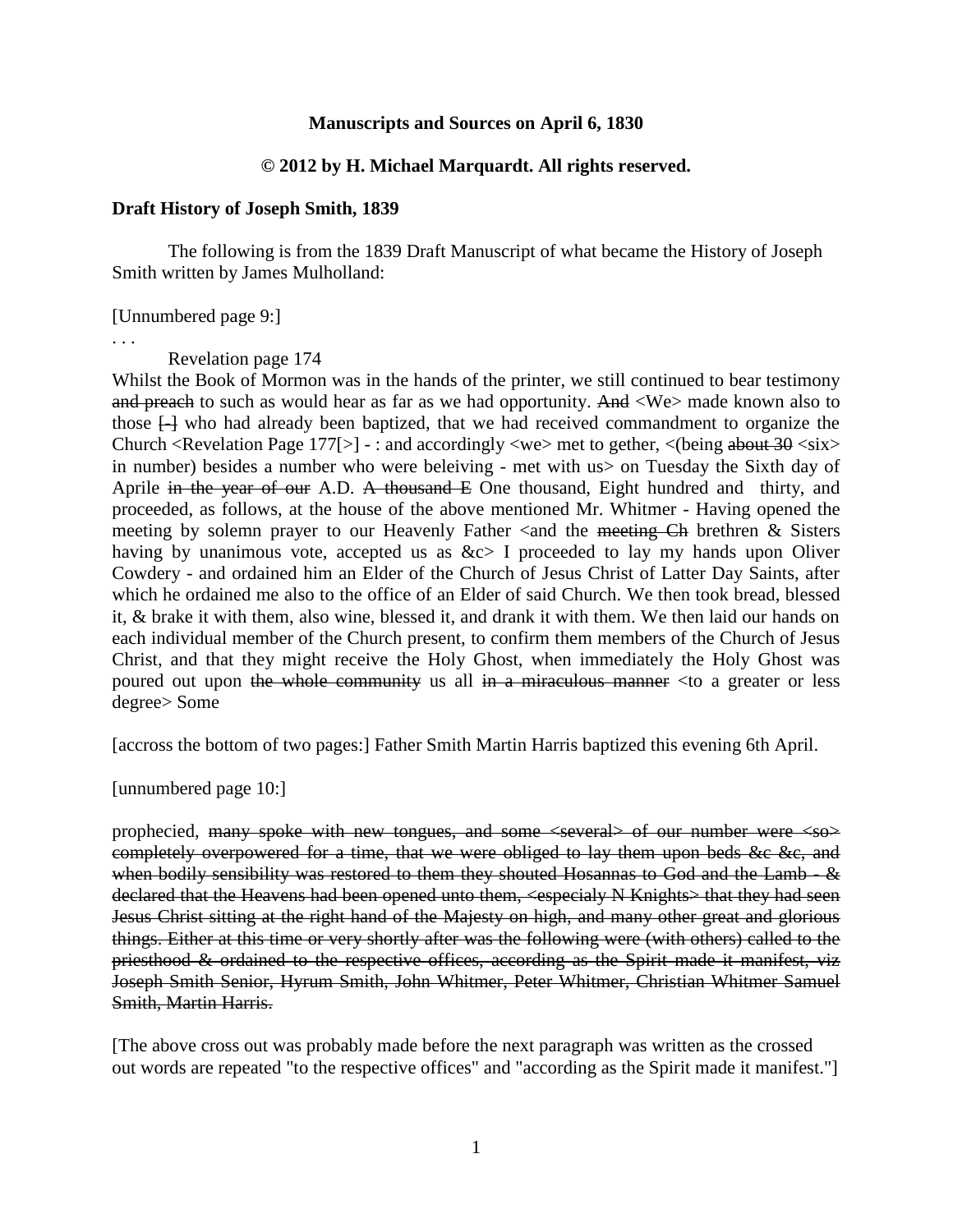We afterwards called out and ordained Several <some others> of the brethren to the respective offices of the Priesthood, according as the Spirit made manifest unto us. <Revelation> As may be reasonable  $\langle be \rangle$  expected, such scenes as these were calculated, to inspire our hearts with Joy unspeakable, at the same time that we felt ourselves almost over whelmed, with awe and reverence for that Almighty Being, by whose grace we had been called to be instrumental in bringing about for the Children of men, the enjoyment of such glorious blessings, as were now at this time poured out upon us. To find ourselves engaged in the very order of things which were observed by the Holy Apostles of old, To realize the importance and solemnity of the above proceedings, and to witness <& feel> with our own natural senses, the like glorious manifestions of the powers of the Priesthood; the gifts and blessings of the Holy Ghost, which we had often read of as a things and the goodness and grace of a merciful God, unto such as obey the everlasting gospel of our Lord Jesus Christ, combined to create within us sensations of rapturous gratitude, which may be felt, but whi cannot be described

After a considerable time spent in such <a> happy manner, we dismissed; with the pleasing knowledge, that we now individually were members of - and had been acknowledged of God, The organized Church of Jesus Christ, organized in

[bottom of page:] Mother Smith & Sister Rockwell 2 or 3 days afterward.

[unnumbered page 11:]

accordance with commandments and revelations given by him to ourselves, in these last days; as well as according to the order of the Church of Christ, as found recorded in the New Testament.

Several persons who attended this meeting, but who had  $\langle$ not $\rangle$  as yet been baptized, came forward shortly after, and were received into the Church having on that occasion got entirely convinced of the truth of the work. Among the rest Father Smith, Martin Harris Mother Smith.

Revelation page 176 - & Revelation 178

. . .

(Dean C. Jessee, ed., *The Papers of Joseph Smith* [Salt Lake City, Utah: Deseret Book, 1989], 1:241-44)

#### **Bound volume Book A-1, Manuscript History, 1839**

Soon after the draft for Joseph Smith's history was written Mulholland copied the text in the draft into a bound book labeled A-1. This was done in the same year that the draft was composed. The volume is known as the Manuscript History.

[page 37:]

[note: **bold** words are additional words not contained in draft text]

Whilst the Book of Mormon was in the hands of the printer, we still continued to bear testimony, **and give information** as far as we had opportunity; **and** also **made known** to **our brethren**, that we had received commandment to organize the Church And accordingly we met together **for that purpose**, at the house of the above mentioned Mr Whitmer (being six in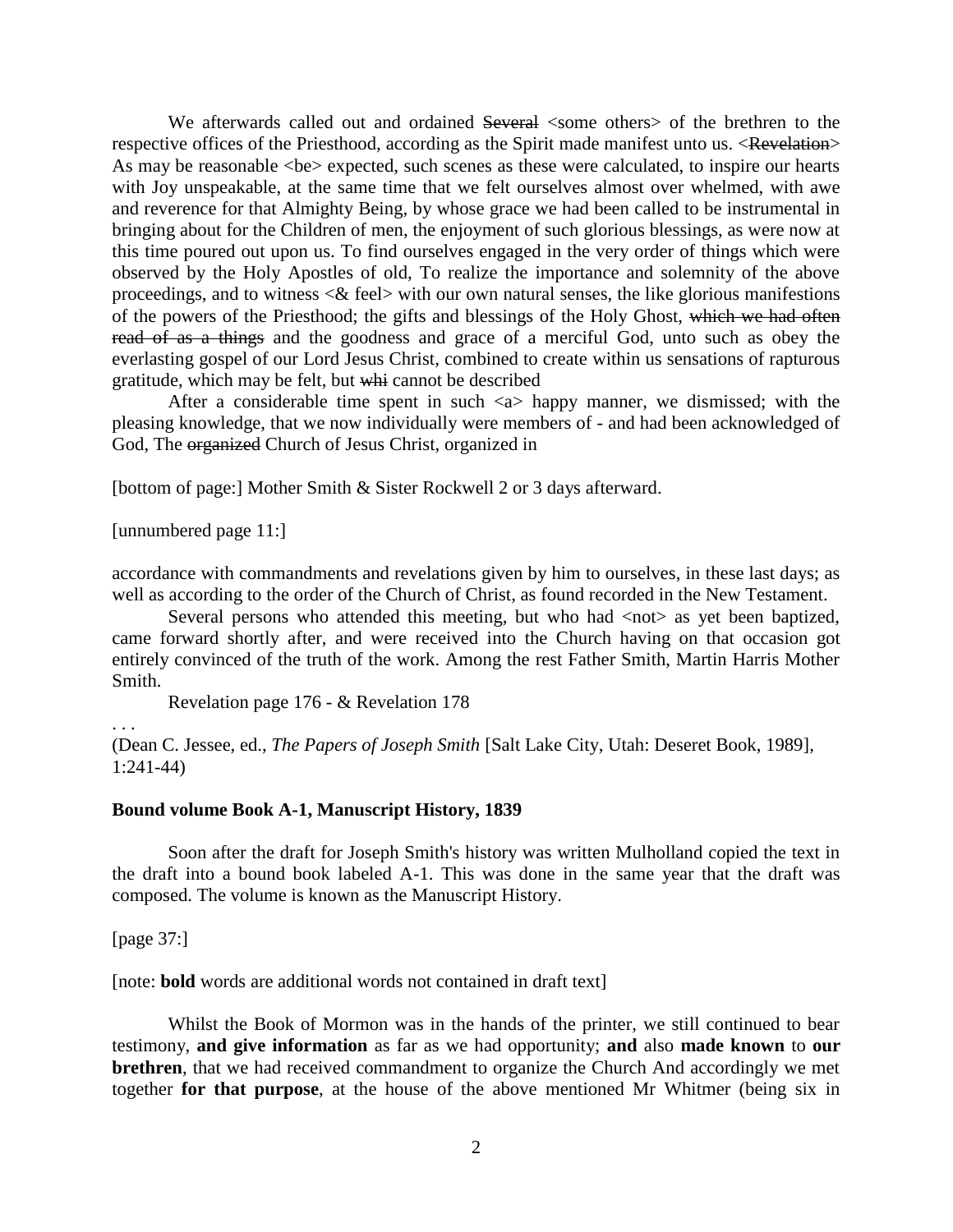number) on Tuesday the sixth day of April, AD One thousand, eight hundred and thirty.

Having opened the meeting by solemn prayer to our Heavenly Father **we proceeded, (according to previous commandment) to call on our brethren to know whether they** accepted us as **accepted us as their teachers in the things of the Kingdom of God, and whether they were satisfied that we should proceed and be organized as a Church according to said commandment which we had received. To these they consented** by **an**  unanimous vote. I **then** laid my hands upon Oliver Cowdery and ordained him an Elder of the "Church of Jesus Christ of Latter Day Saints." after which he ordained me also to the office of an Elder of said Church. We then took bread, blessed it, and brake it with them, also wine, blessed it, and drank it with them. We then laid our hands on each individual member of the Church present that they might receive the **gift of the** Holy Ghost, **and be** confirmed members of the Church of Christ. The Holy Ghost was poured out upon us to a **very** great degree. Some prop<h>esied, **whilst we all praised the Lord and rejoyced exceedingly. Whilst yet together I received the following commandment**.

**Revelation to Joseph Smith Jr, Given at Fayette, Seneca Co N Y. April 6th 1830.**

[Text of LDS D&C 21 copied into history]

[page 38:]

We **now proceeded to** call out and ordain some others of the brethren to the **different** offices of the Priesthood, according as the Spirit manifested unto us; **and after a happy time**  spent in witnessing and feeling for ourselves the process  $\langle$  powers  $\&$  the blessings of the Holy Ghost, **through the grace of God bestowed upon us,** we dismissed with the pleasing knowledge that we were now individually, members of, and acknowledged of God, "The Church of Jesus Christ," organized in accordance with commandments and revelations, given by him to ourselves, in these last days; as well as according to the order of the Church as recorded in the New Testament.

Several persons who had attended **the above** meeting, and got convinced of the truth, came forward shortly after, and were received into the Church, among the rest **My own** Father **and** Mother **were baptized to my great joy and consolation, and about the same time,** Martin Harris and **a** [blank] Rockwell.

(Jessee, *Papers of Joseph Smith* 1: 302-304, original in LDS Church History Library, Salt Lake City)

The name "Orrin Porter" was added in the blank space on the manuscript page at a later time to make the name Orrin Porter Rockwell.

The *Times and Seasons* published the History of Joseph Smith. When the type was set for printing book A-1 was used. The following excerpt relates to the baptisms performed: "among the rest, my own father and mother were baptized to my great joy and consolation, and about the same time Martin Harris and A. [sic] Rockwell." (*Times and Seasons* 4 [15 Nov. 1842]:12)

The following can be determined from the above the manuscripts:

1. The draft has "several persons who attended this meeting ... came forward shortly after."

2. The draft also had "Among the rest" - not as precise.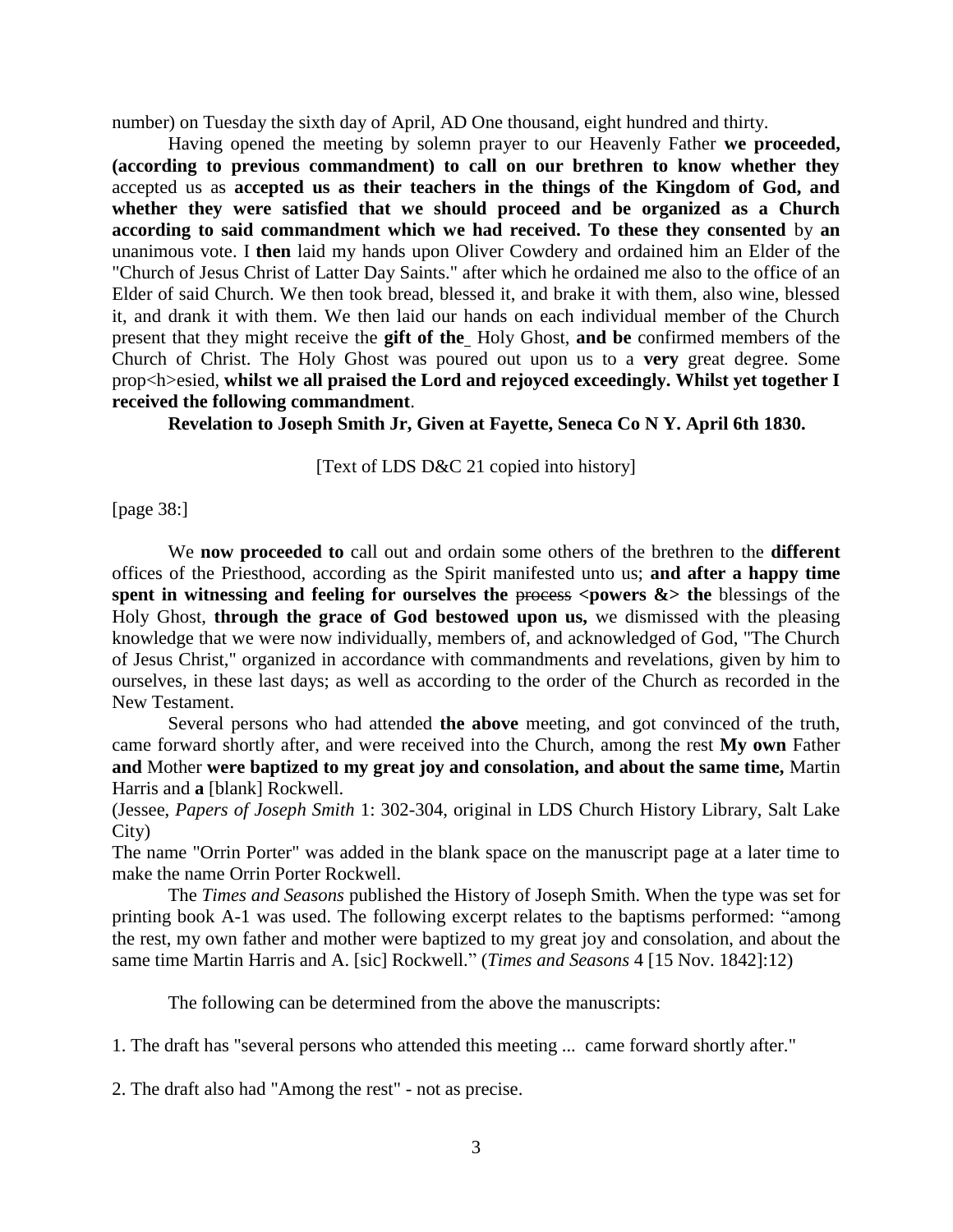3. Not included from the draft to the final version: "those who had already been baptized"

4. The draft first read something like: "we had received commandment to organize the Church and accordingly met to gether on Tuesday the Sixth day of Aprile." Words were then added above the line as follows: "Revelation Page 177" from the 1835 Doctrine and Covenants; the word "we"; "(being about 30 in number) besides a number who were beleiving - met with us." The number "30" which was evidently written along with another section of the draft referred to the first conference of the church held in June 1830 and not April, the date the draft wrote about. The number "30" was crossed out and "six" was inserted above the line and the draft now read: "(being <six> in number)..."

5. While the draft included the two notes on the bottom of two pages, the final draft version as completed included "Mother Smith" with her husband and Martin Harris but omitted "Sister Rockwell" and "2 or 3 days afterward." There is nothing in the draft about the evening or any indication that Mother Smith's baptism was performed after the 6 April date.

6. The texts of the draft and the Manuscript History has the context to the 6 April meeting and the baptisms after the meeting. The draft proper superseded the note on the bottom of the two previous pages as does the Manuscript History.

7. It is possible that James Mulholland asked someone about the baptisms and recorded it at the bottom of the pages. When writing the Manuscript History Mulholland deleted parts of what he had previously written in the draft without crossing the words out when rewriting the history. He also added to the narrative words that were not in the draft. If the note was correct as to "2 or 3 days afterward" then Mulholland did not include some of it in the final version. It is clear that in the final version in the Manuscript History James Mulholland does include the two women (1) Joseph Smith's "Mother" and (2) "[blank] Rockwell" evidently not knowing the first name of Sister Rockwell.

# **Location changed in May 1834**

The location of Fayette follows the printing in *The Evening and the Morning Star* (Kirtland, Ohio), when the United Firm was in debt.

# *Kirtland, Ohio,* May 3, 1834.

 MINUTES of a Conference of the Elders of the church of Christ, which church was organized in the township of Fayette, Seneca county, New-York, on the 6th of April, A. D. 1830.

 The Conference came to order, and JOSEPH SMITH JR. was chosen Moderator, and FREDERICK G. WILLIAMS and OLIVER COWDERY, were appointed clerks.

 After prayer the Conference proceeded to discuss the subject of names and appellations, when a motion was made by SIDNEY RIGDON, and seconded by NEWEL K. WHITNEY, that this church be known hereafter by the name of THE CHURCH OF THE LATTER DAY SAINTS. Appropriate remarks were delivered by some of the members, after which the motion was put by the Moderator, and passed by unanimous voice. (*The Evening and the Morning Star* 2 [May 1834]: 160)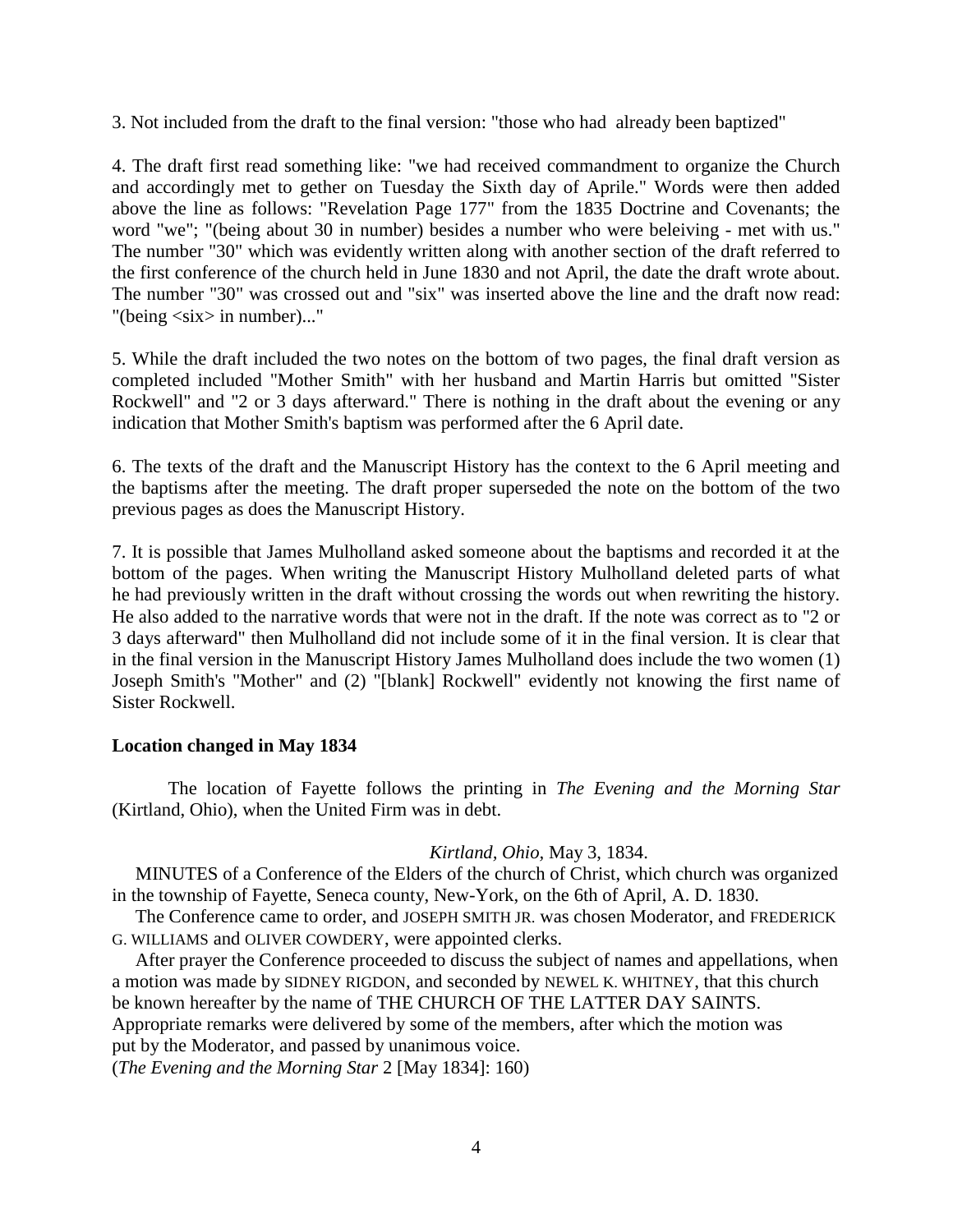| draft of history:                                    | Note 1:                                                                         | <b>Manuscript History:</b>                                                                                                                       |
|------------------------------------------------------|---------------------------------------------------------------------------------|--------------------------------------------------------------------------------------------------------------------------------------------------|
| Among the rest Father Smith,<br><b>Martin Harris</b> | <b>Father Smith</b><br><b>Martin Harris</b><br>baptized this evening            | among the rest My own<br><b>Father and Mother were</b><br>baptized to my great joy and<br>consolation, and about the<br>same time, Martin Harris |
| $[2]$                                                | $[2]$                                                                           | $[3]$                                                                                                                                            |
|                                                      |                                                                                 |                                                                                                                                                  |
| Mother Smith                                         | Note 2:<br>Mother Smith $\&$<br>Sister <b>Rockwell</b> 2 or 3 days<br>afterward | and a<br>[blank] Rockwell                                                                                                                        |
| $\lfloor 1 \rfloor$                                  | [2]                                                                             | $[1]$                                                                                                                                            |
| $\lceil$ [total: 3]                                  | [total: $4$ ]                                                                   | [total: $4$ ]                                                                                                                                    |

The following chart shows the development of the draft and the manuscript history written by James Mulholland both written in 1839.

While the words "about the same time" are vague the names and numbers of those baptized are the same.The final version included Joseph Smith's father and mother together, then Martin Harris and [Sarah] Rockwell. The draft version was an outline for the history, it did not include all events. The manuscript history rearranged the published revelations and expanded certain events from the draft. There was a question probably by James Mulholland on baptisms. The fuller account in the Manuscript History indicates that Joseph Smith was over joyed at the baptism of his father and mother. Then he names Martin Harris and [Sister] Rockwell.

# **Preliminary Manuscript of Lucy Mack Smith, 1844-45**

Lucy Smith dictated the following concerning 6 April 1830. The Joseph mentioned by Lucy is her son.

but in the spring Joseph came up  $\leq$  and preached to us after the books were  $\leq$ Oliver got throu[g]h> with the Book  $\langle$ [my] Husband and> and Martin H[a]rris was ba[p]tized Joseph stood on the shore when his father came out of the water and as he took him by the hand he cried out Oh! my God I have lived to see my father baptized into the true church of Jesus christ and <he> covered his face with and wept like and infant sobbed upon his father's bosom like an infant <in his fathers bosom and wept aloud like for joy as did> Joseph of old when he beheld his father coming up into the land of Egypt this took pla $\langle$ ace $\rangle$  on the sixth of April 1830 the d[a]y on which the church was organized

(Lucy Smith, Preliminary Manuscript, LDS Church History Library, 122.)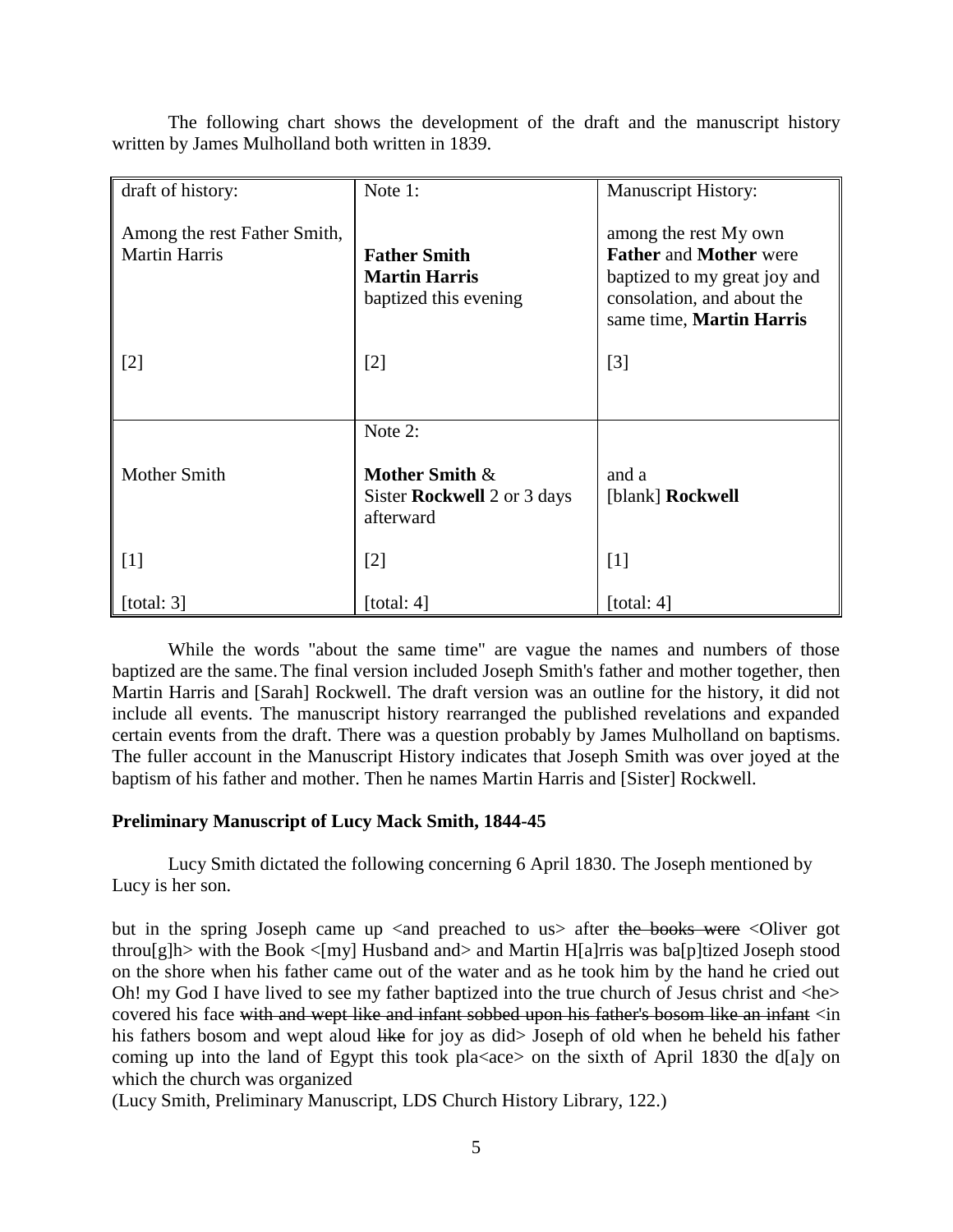Note: The following words were written: "with and wept like and infant"; this was crossed out and replaced with "sobbed upon his father's bosom like an infant"; this was also crossed and added: <"in his fathers bosom and wept aloud like> Joseph of old ..." The word "like" was crossed out and continuing above the line after the crossed out word "like" are the added words <"for joy as did">.

Important items crossed out:

wept like and infant (Joseph Knight Sr.)

sobbed upon his father's bosom like an infant (Lucy Mack Smith)

Joseph Knight, Sr. recalled that Joseph would sob and cry but does not mention that this was in connection with crying upon his father's bosom. (Dean C. Jessee, ed., "Joseph Knight's Recollection of Early Mormon History," *Brigham Young University Studies* 17 [Autumn 1976]:37)

Items kept: in his fathers bosom and wept aloud

Item added: for joy as

The History of Joseph Smith mentions his father and mother being received into the church "to my great joy and consolation" (Jesse, *Papers of Joseph Smith* 1:303). Joseph Knight, Sr. recalled that Joseph was much excited with "greaf and Joy", "his joy seemed to Be full" (*Brigham Young University Studies* 17 [Autumn 1976]:37).

Edited entry of Lucy Smith's history reads:

But in the spring Joseph came up  $\langle$  and preached to us $>$  after  $\langle$ Oliver got throu[g]h $>$  with the Book. <[My] Husband and> and Martin H[a]rris was ba[p]tized. Joseph stood on the shore when his father came out of the water and as he took him by the hand, he cried out Oh! my God I have lived to see my father baptized into the true church of Jesus Christ and  $\langle he \rangle$  covered his face  $\langle in$ his father's bosom and wept aloud for joy as did> Joseph of old when he beheld his father coming up into the land of Egypt, this took pla $\langle$ ace $\rangle$  on the sixth of April 1830, the d[a]y on which the church was organized.

(Lucy Smith, Preliminary Manuscript, LDS Church History Library, 122, punctuation and capitalization added.)

Lucy Smith's recollection of the day on which the church was organized only mentions the baptism of her husband, Joseph Smith, Sr., and Martin Harris. She does not mention her own baptism or that of her neighbor Sarah Rockwell.

Joseph Smith's history mentions his father and mother were baptized. The earlier draft lists "Father Smith, Martin Harris[,] Mother Smith." A note reads: "Father Smith[,] Martin Harris baptized this evening 6th April. Mother Smith & Sister Rockwell 2 or 3 days afterwards." This is the only reference to Lucy Smith not being baptized the same day with her husband and appears to be in error on this point.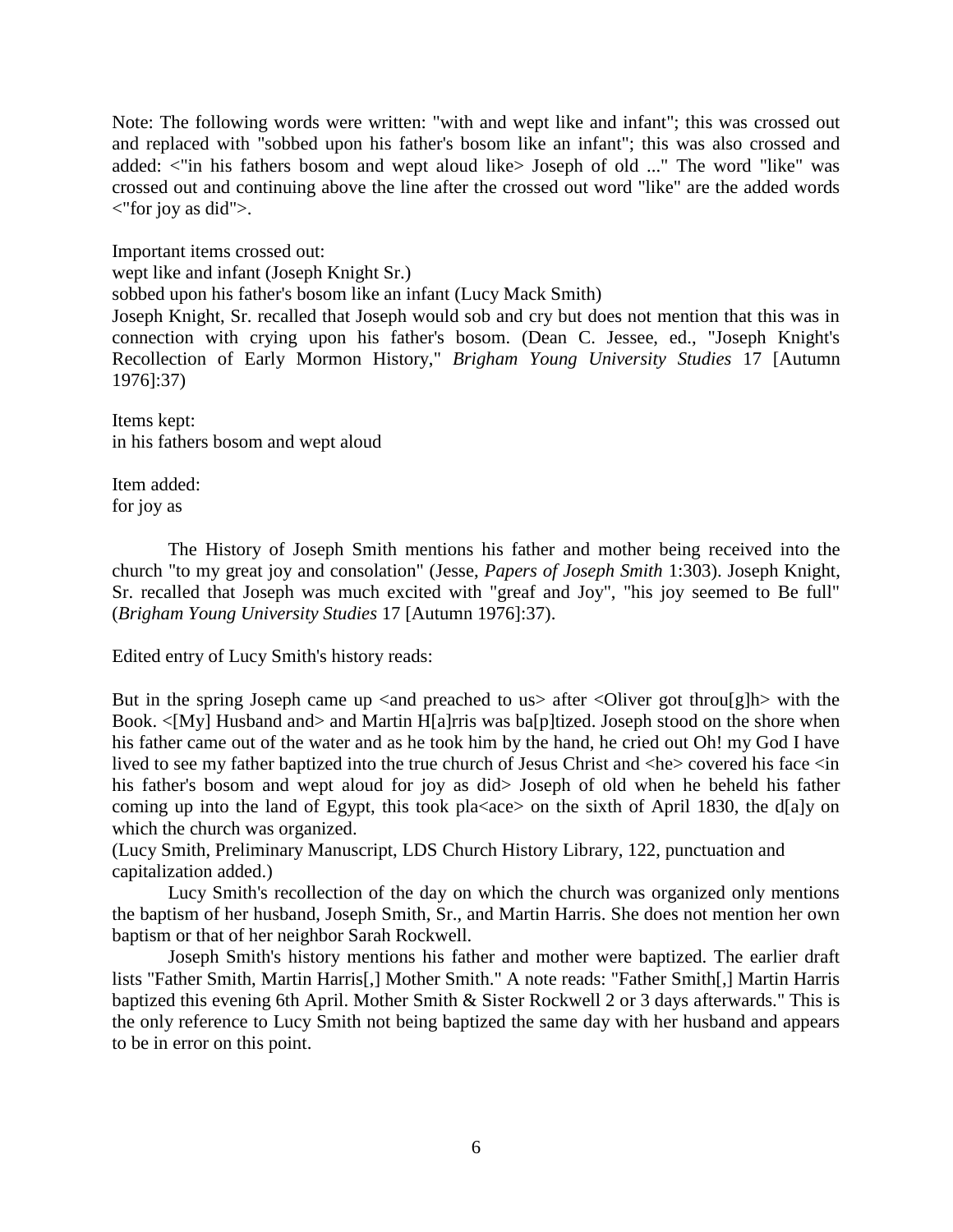# **Joseph Knight's Recollection, before his death in 1847**

I had Be[e]n there several Days. Old Mr. Smith and Martin Harris Come forrod [forward] to Be Baptise[d] for the first. They found a place in a lot a small Stream ran thro and they

were Baptized in the Evening Because of persecution. They went forward and was Babtized [sic] Being the first I saw Babtized in the new and everlasting Covenant. ... There was one thing I will mention that evening that old Brother Smith and Martin Harris was Babtised, Joseph was fil[le]d with the Spirrit to a grate Degree to see his Father and Mr. Harris that he had Bin [been] with so much he Bast [burst] out with greaf and Joy and seamed as tho the world Could not hold him.

(Jessee, "Joseph Knight Recollection," 37)

Joseph Knight, Sr. mentions that Joseph Smith, Sr. and Martin Harris were baptized. Knight does not mention the baptisms of Lucy Smith or Sarah Rockwell.

In September 1870 Martin Harris stated that he was baptized by Oliver Cowdery. He does not mention anyone else being baptized.

# **Benjamin Saunders Interview, Circa September 1884**

Benjamin Saunders when interviewed said that the "<Smiths> held meetings at their house. I was there when they first baptized. Oliver Cowdery did the baptizing. Old brother <Smith> was baptized at that time and I think old Mrs. Rockwell."

(Interview of Benjamin Saunders, 1884, in the W. H. Kelley Collection, "Miscellany 1795- 1948," 27, RLDS archives)

Saunders does not mention the baptism of Lucy Smith or Martin Harris.

# **Cornelius R. Stafford Statement, March 1885**

Cornelius R. Stafford stated that he saw "old Jo Smith, his wife [Lucy Smith] and Mrs. [Sarah W.] Rockwell baptized by prophet Jo Smith."

(Statement by C. R. Stafford in *Naked Truths About Mormonism* 1 [Jan. 1888]:3, original publication in the Yale University Library, New Haven, Connecticut)

Stafford says that Joseph Smith did the baptizing and does not mention the baptism of Martin Harris.

# **March 1904 newspaper article quoting John Stafford (1805-1904)**

Another person who was present at the baptisms conducted at Manchester was John Stafford. According to a newspaper article John Stafford "knew the Smith family well, and was present at the first baptism, when old Granny Smith and Sally Rockwell" were baptized. (*Shortsville Enterprise*, March 18, 1904)

The article does not name Joseph Smith, Sr. and Martin Harris.